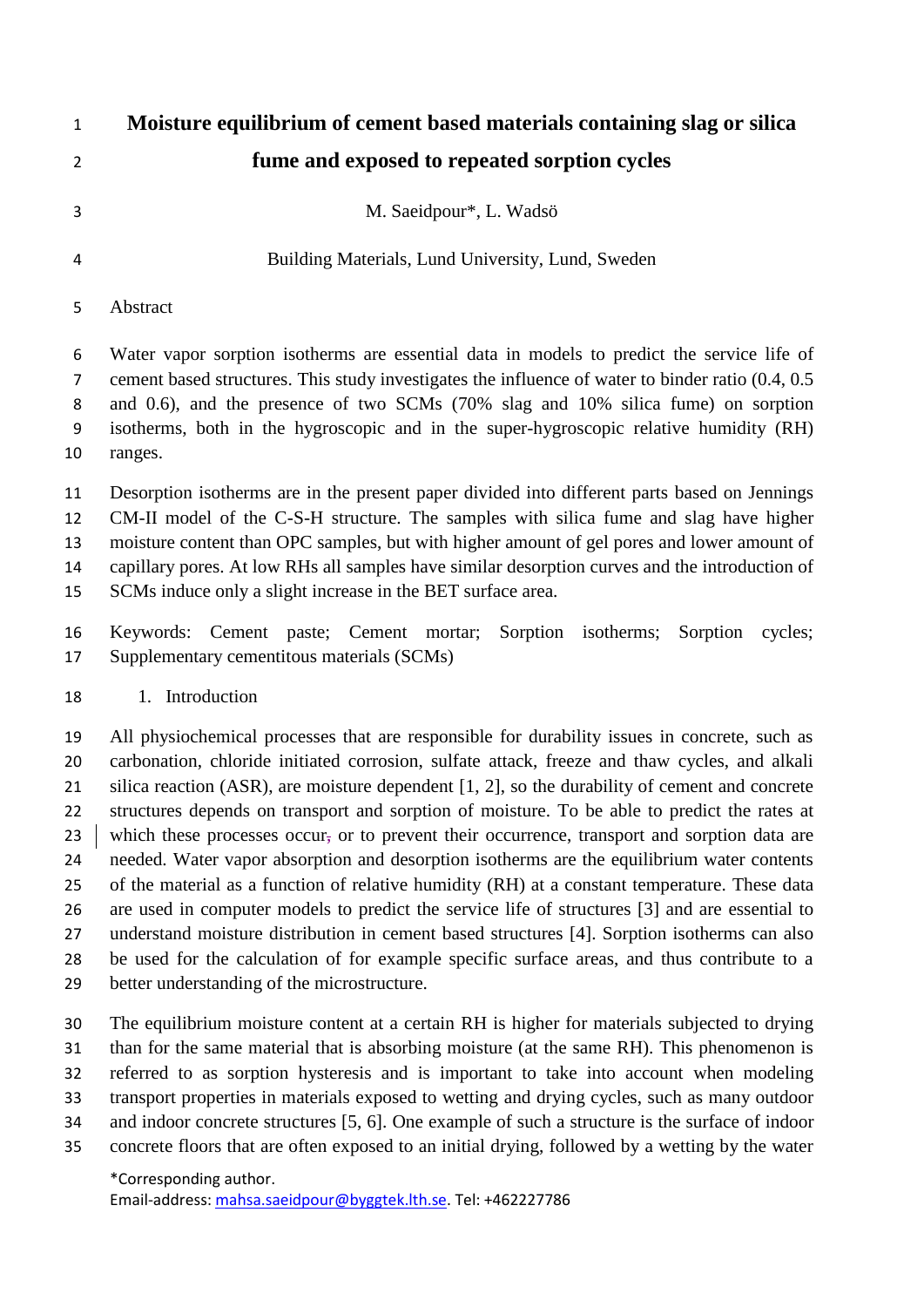in applied adhesives or screeds, and finally a drying to the room climate [\[4\]](#page-10-3). Such a process cannot be understood without knowledge of hysteresis and scanning curves.

 The first sorption isotherms on cement pastes were measured by Powers and Brownyard in 1948 (see references [\[7,](#page-10-6) [8\]](#page-10-7)) and there are many reports on sorption isotherms of pastes, mortars and concretes made with ordinary Portland cement (OPC), see for example references [\[9-13\]](#page-10-8). However, these results are often difficult to compare due to a number of factors being different between studies or not well described; for example hydration conditions, aging of samples during experiments (continued hydration and/or carbonation), absorption-desorption history and method of sorption studies. For example, Hagymassy et al. [\[12\]](#page-11-0) reported low hysteresis for hardened OPC pastes in the high RH region and almost no hysteresis at low RHs, which is in contrast with isotherms reported by Feldman and Sereda [\[11\]](#page-11-1) and Baroghel-Bouny [\[13\]](#page-11-2).

 The hysteresis at high RHs is commonly explained by the inkbottle effect in capillary pores [\[14,](#page-11-3) [15\]](#page-11-4), while the hysteresis at low RHs is still not fully understood. Pore collapse is described as responsible for low RH hysteresis by many authors (cf. [\[10,](#page-11-5) [13,](#page-11-2) [16\]](#page-11-6)). However, Bazant and Bazant [\[17,](#page-11-7) [18\]](#page-11-8) debate this and describe two mechanisms as possible responsible for low RHs hysteresis: snap-through instabilities during the filling and emptying of non- uniform nano-pores and molecular coalescence within the partially filled surface in nano-pores.

 In contrast to OPC, the knowledge about sorption isotherms for materials made with blended cements is limited; such knowledge is crucial today as there is a general trend of using more 57 blended cements with supplementary cementitous materials (SCMs) as a way to limit the  $CO<sub>2</sub>$  emissions associated with concrete. The presence of SCMs changes the amount and kind of hydrates formed during the hydration, especially the calcium silicate hydrate (C-S-H) that is the main product of cement hydration [\[19\]](#page-11-9). This changes the internal surface and pore structure, and thus the sorption and transport properties.

 Few studies of sorption isotherms of cement based materials with SCMs have been published and there is still a need for systematic studies in this field. Baroghel-Bouny et al. [\[13\]](#page-11-2) investigated sorption isotherms and hysteretic behavior of high performance (HP) cement pastes and concretes made with OPC and 10% silica fume. They performed several scanning curves from different RHs and analyzed pore size distributions with the Barrett, Joyner, Halenda (BJH) model [\[20\]](#page-11-10). Their results showed that HP materials had lower moisture contents at high RHs compared to normal materials, and large RH changes at high RHs induced only slight changes in moisture content [\[13\]](#page-11-2). De Belie et al. [\[21\]](#page-11-11) studied the microstructure and surface area change of cement pastes in which OPC had been replaced by SCMs in different mass fractions (10% silica fume, 50% fly ash, and 50 and 85% slag). They did static and dynamic (sorption balance) water vapor and nitrogen sorption isotherms on samples with water/binder ratios (w/b) 0.35-0.5 without any specific control on carbonation. They conclude that the result of the sorption isotherm measurement is dependent on the method used. Their results showed hysteresis over the whole range of RH for all binders.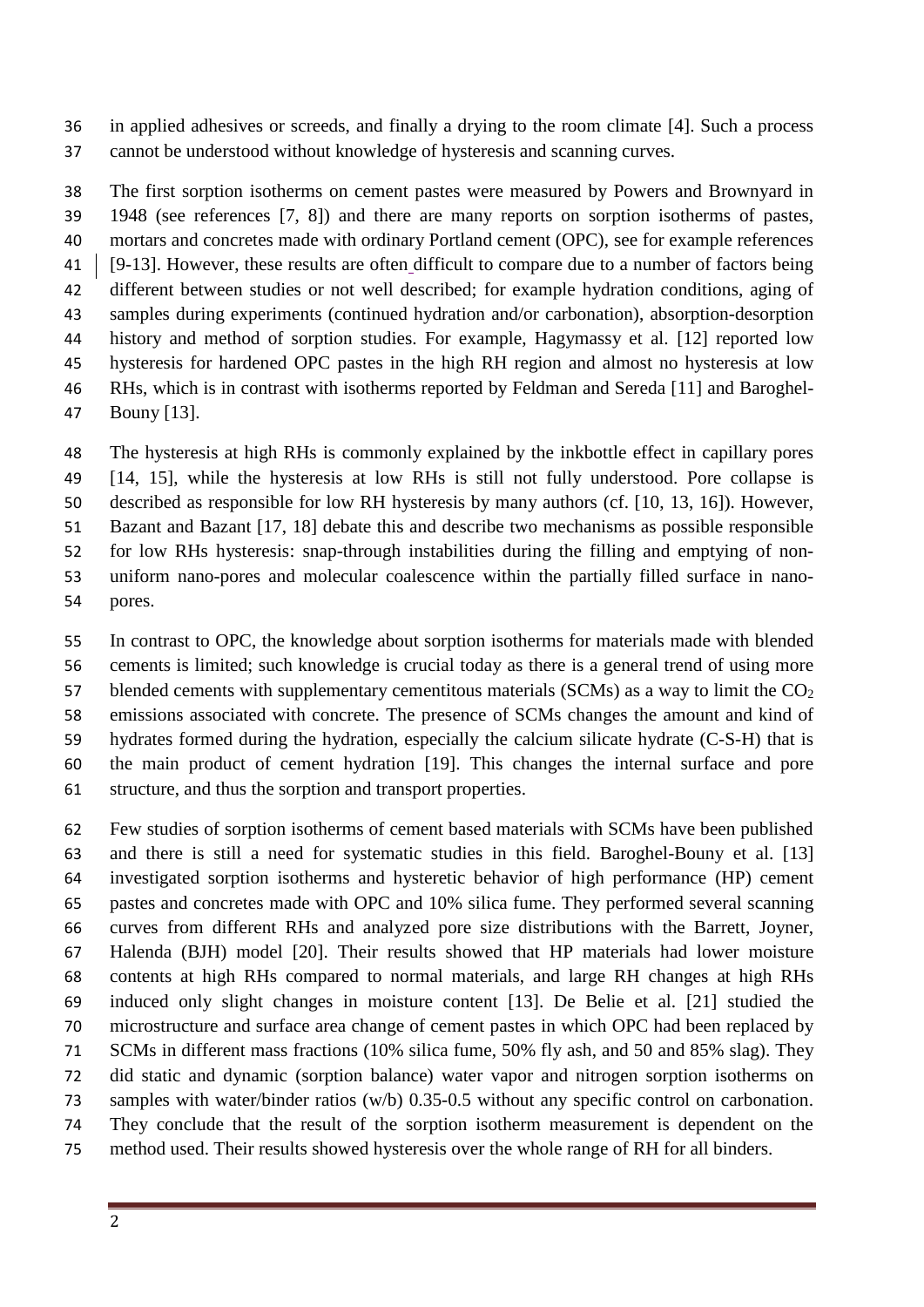The evaluation of moisture properties of cement based materials require at least the main absorption and desorption curves of the sorption isotherm [\[22\]](#page-11-12). These can be measured with different techniques. The most common method is the desiccator method (see for example references [\[5,](#page-10-4) [10,](#page-11-5) [21\]](#page-11-11)). In this method relatively large samples are equilibrated for several weeks at different vapor pressures above saturated salt solutions, and are weighed on a balance until they have reached equilibrium. This method is time consuming and needs many parallel specimens that are exposed to different RHs. In addition, the structure of the material may change during the long measurement time due to hydration and carbonation. In the 84 present study we used the sorption balance method, in which small samples (10-100 mg) are continuously weighed on an analytical balance while exposed to an RH program. The main advantages with this technique are that the whole isotherm can be measured on a single 87 sample in a  $CO_2$ -free environment. A measurement is comparatively quick as the external mass transfer resistance is low as the sample is exposed in a gas stream. However, each of our measurements still takes about three weeks.

 In this study, the influence of w/b-ratio (0.4, 0.5 and 0.6) and the presence of two SCMs (70% slag and 10% silica fume) on the microstructure and water vapor isotherms of paste and mortar samples were studied in a systematic way. Care was taken so that the samples were exposed to the same treatment before the measurements, and the sorption balance method was used to avoid carbonation.

#### 2. Materials

 Nine pastes and six mortars with different binders have been used in this study. The binders were ordinary Portland cement OPC (CEM I), OPC with 10% silica fume, and OPC with 70% slag (CEM III). The chemical compositions of the cements and the silica fume are given in Table 1. The CEM III was premixed and the silica fume was added to the OPC as slurry. Three water/binder-ratios (w/b), 0.4, 0.5 and 0.6, for paste samples and two w/b ratios, 0.4 101 and 0.5, for mortar samples were used.

102 The mortar materials were mixed with water according to EN 196-1 and cast in a  $40\times10\times10$ 103 cm<sup>3</sup> steel mold. The mold was placed in a 20  $^{\circ}$ C climate room and cooled with fans during first 24 hours of hydration to limit the temperature increase. Temperature was measured with thermocouples on the surface of the steel mold and in the center of the samples during 24 106 hours of hydration. The maximum temperature measured in the center was  $24 \text{ °C}$  (for samples 107 with 10% silica fume). The samples were seal cured for 90 days at 20  $^{\circ}$ C and then crushed to pieces of approx. 5 mm. The crushed pieces were kept in sealed containers to avoid carbonation and in contact with wet cloth to become capillary saturated.

 The preparation of the paste materials followed EN 196-1. The pastes were cast in cylindrical plastic bottles with 70 mm diameter and 200 mm height. After mixing, the bottles were 112 rotated for 12 h to avoid segregation. All materials were then stored in the bottles at 20 °C. After 3-6 months of curing, the cylindrical samples were crushed to pieces of about 100 g, and these pieces were vacuum saturated. Saturated materials were stored in 100% RH in exsiccators until the measurements started.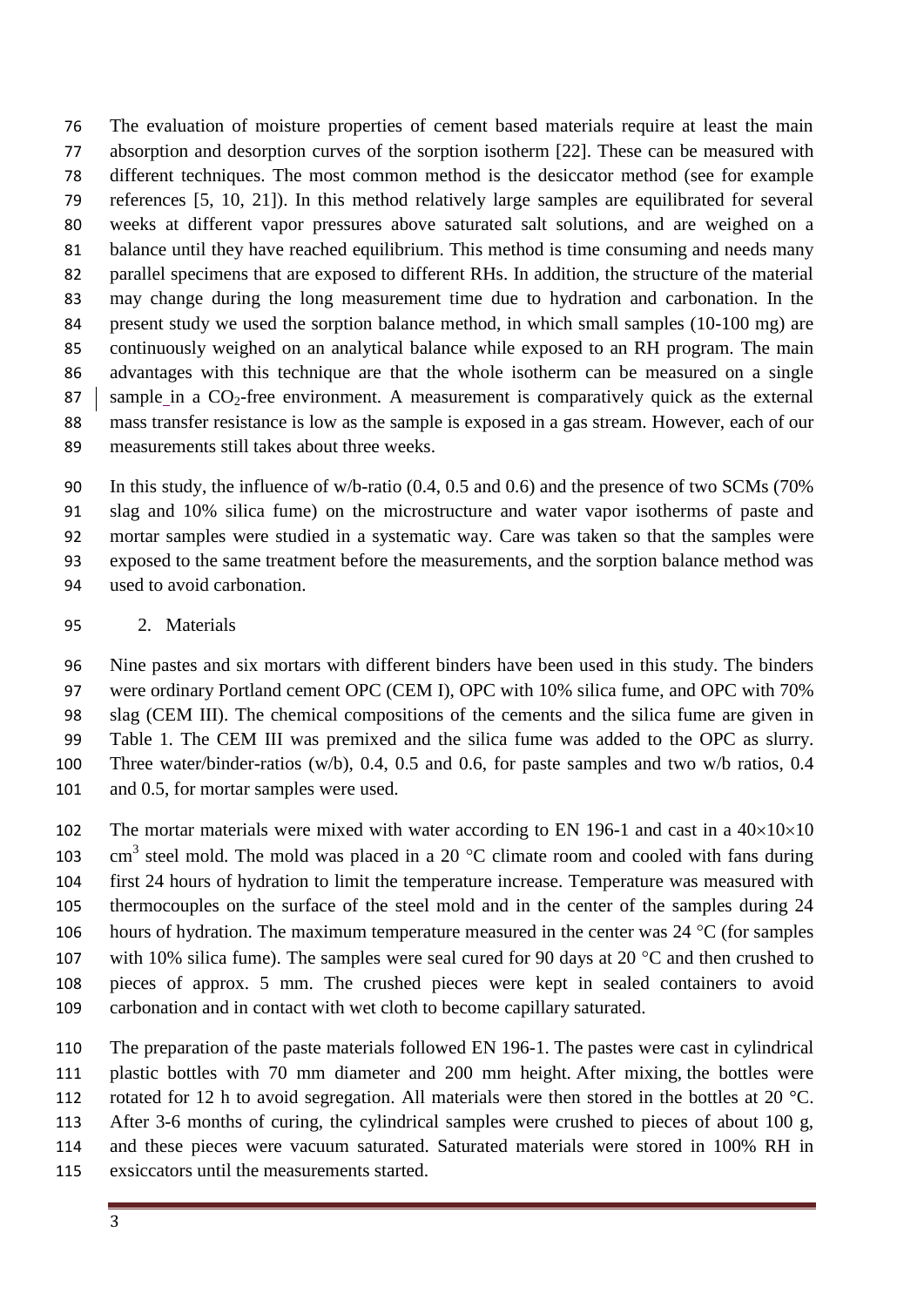Both mortar and paste samples were crushed to 1-2 mm pieces before being placed in a sorption balance. The measurements were done more than one year after casting. As the mortar samples were so small (20 mg), their paste content was not the same as that of the large sample from which they were taken. To be able to compare sorption isotherm measurements on pastes and mortars, the cement content of the latter were calculated from the calcium contents of the small samples as measured by Inductivity Coupled Plasma Mass Spectroscopy (ICP-MS) after the sorption measurements.

 The samples for pressure plate testing were small slab shaped cement paste samples of 124 approx.  $20 \times 15 \times 3$  mm<sup>3</sup> that were cut from the paste cylinders. All pressure plate samples were vacuum saturated before the tests.

- Place Table 1 here
- 3. Experimental techniques
- 3.1. Water vapor sorption balance

 For the sorption balance measurements approx. 20 mg of water saturated samples were placed in a DVS Advantage (Surface Measurement Systems, UK) sorption balance. In these instruments the mass of the small sample is continuously measured with an analytical balance while exposed to an RH-program. The desired RH is reached by mixing different proportions of dry and water vapor saturated nitrogen gas streams. The relative humidity of the sorption balance was validated by measurements on saturated salt solutions and found to be within 1.5% of the set values. Most measurements were made with an RH-program consisting of desorption (95-90-80-…-40-30), absorption (30-40-…-80-90-95), and desorption (95-90-80- 70-...50-40-30-25-20-15-10-5-0). One measurement was made with one more absorption- desorption cycle. An example of a typical RH-program and the corresponding mass change is shown in Fig. 1. Each RH step was ended when the mass change rate was lower than 0.0001% of the initial mass per minute, or if a maximum time of 2000 min had been exceeded; except for final drying that was continued for up to 6000 min. A complete measurement for one sample – including one desorption curve, one absorption curve, and one final desorption curve 143 to 0% RH – took approx. 20 days.

Place Fig1 here

 The moisture content of the sample at equilibrium at each relative humidity was expressed as mass of water per mass of dry material. The mass for each step was curve fitted using an exponential function (Eq. 1) and then extrapolated to infinite time to evaluate the final 148 (equilibrium) mass  $m_f$  [\[23\]](#page-11-13).

149 
$$
m(t) = m_0 + (m_f - m_0) \exp(-k(t - t_0))
$$
 (1)

Here,  $m(t)$  is mass of the sample (g), *t* is time (s), and  $m_0$ ,  $m_f$ , *k* and  $t_0$  are fitting parameters. Figure 2A shows an example of measured data and the corresponding extrapolated curve using Eq. 1. Note that only the final part of the mass curve was used in the curve fitting (cf.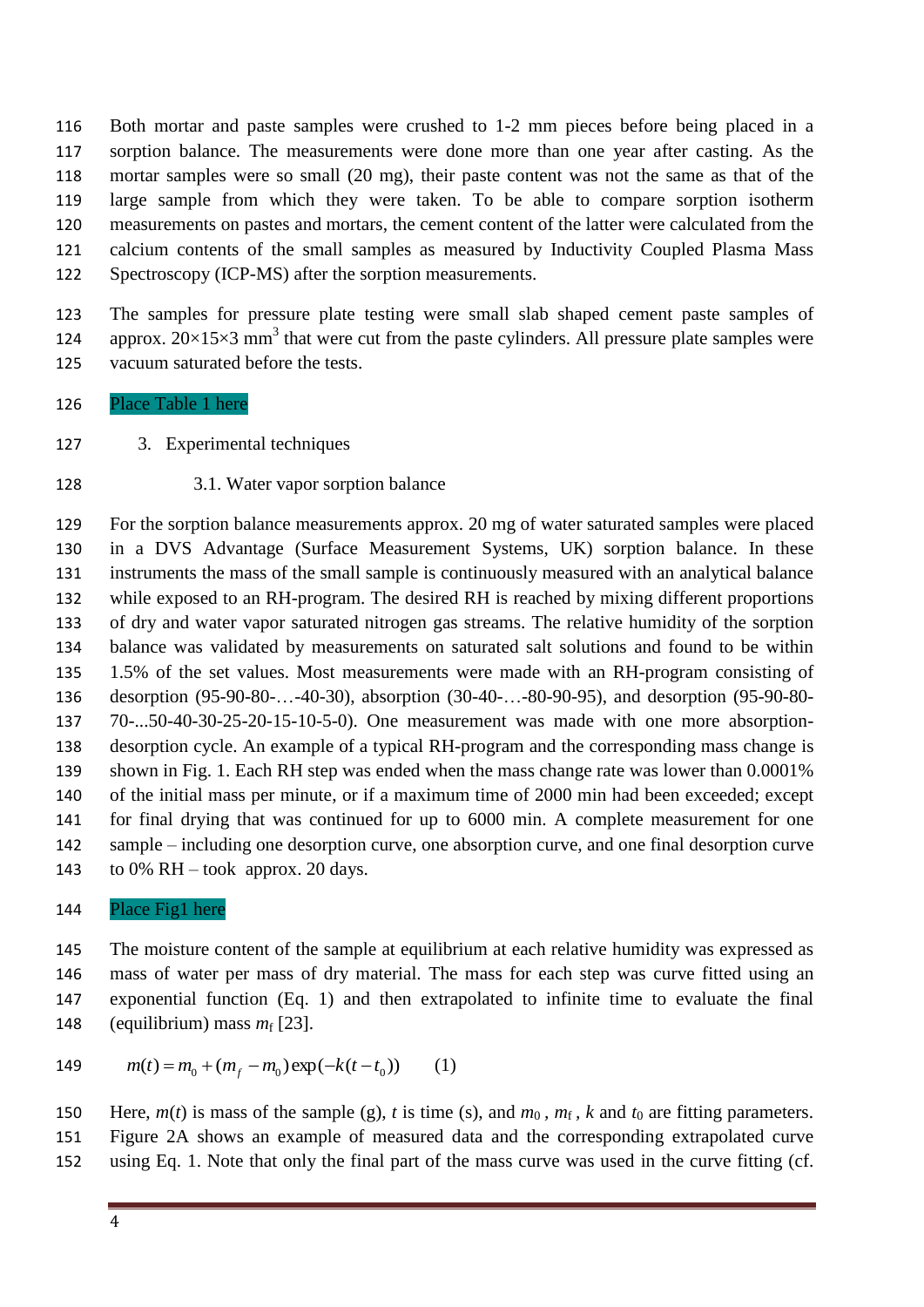153 Fig. 2A) and that  $m_0$  and  $t_0$  are free fitting parameters (not the initial mass and time). The extrapolation never changes the mass change during a single step more than 10%.

#### Place Fig2 here

 The measured mass responses after changes in the RH do in many cases not agree with what should be expected if external and internal mass transfer resistances (Fick's law) governed the gain or loss of moisture. The main deviation is that mass equilibrium is reached more slowly than would be expected from a "Fickian" behavior. This is clearly seen when the results are drawn as a function of the square root of time (Fig. 2B), as is normally done when evaluating diffusivities of slab shaped samples. The results in Fig. 2 show that although the exponential curve fit on a linear time scale looks reasonable, the mechanisms of water sorption are more complex than usually thought and true equilibrium can possibly only be reached on much longer time scales than our experiments. A detailed analysis of the kinetics of the sorption curves will be published separately.

 In this study the dry mass was defined as the extrapolated mass at infinite time for the final drying at RH=0%. To avoid microstructural damage due to drying, the samples did not dry to more than 30% RH during first desorption cycle [\[11\]](#page-11-1).

 The sorption balance measurements take about three weeks each, and it has not been possible to repeat these measurements. However, our experience from this type of measurements is that the difference between repeated measurements is very much smaller than the differences between the results presented in this paper.

3.2. Pressure plate

 The sorption isotherm above the hygroscopic range was measured with pressure plate instrument from Soilmoisture Equipment Corp., Santa Barbara, CA, USA [\[24\]](#page-11-14). Samples were vacuum saturated and placed in two different pressure cells with 3 and 1 MPa pressure, corresponding to 97.81 and 99.26% RH, respectively. In the pressure plate, a positive gas 178 pressure  $\Delta P$  (Pa) is applied to a wet specimen and water from the sample leaves through the out-flow tubes in the instrument until equilibrium is reached in the water menisci in the material. The pore radius and RH can be calculated from the pressure at equilibrium using 181 Young-Laplace and Kelvin equations [\[25\]](#page-11-15). The samples were then dried at 105  $^{\circ}$ C. The moisture contents for the pressure plate and vacuum saturated samples were reported as mass 183 of water per mass of dry sample at  $105^{\circ}$ C. The Method is described in references [\[24,](#page-11-14) [26\]](#page-11-16).

4. Results

 The sorption isotherms measured for different w/b-ratios and different binders for both cement paste and mortars are shown in Figs. 3 and 4. Figure 3 shows all measurements made in desorption-absorption-desorption and the pressure plate and vacuum saturation data. In Fig. 4 the results of a measurement that was continued for one more absorption-desorption cycle is shown. In this figure, it is also indicated in which order the sorption curves were measured. The order is the same for all results shown in Fig. 3 (for the first three sorption limbs).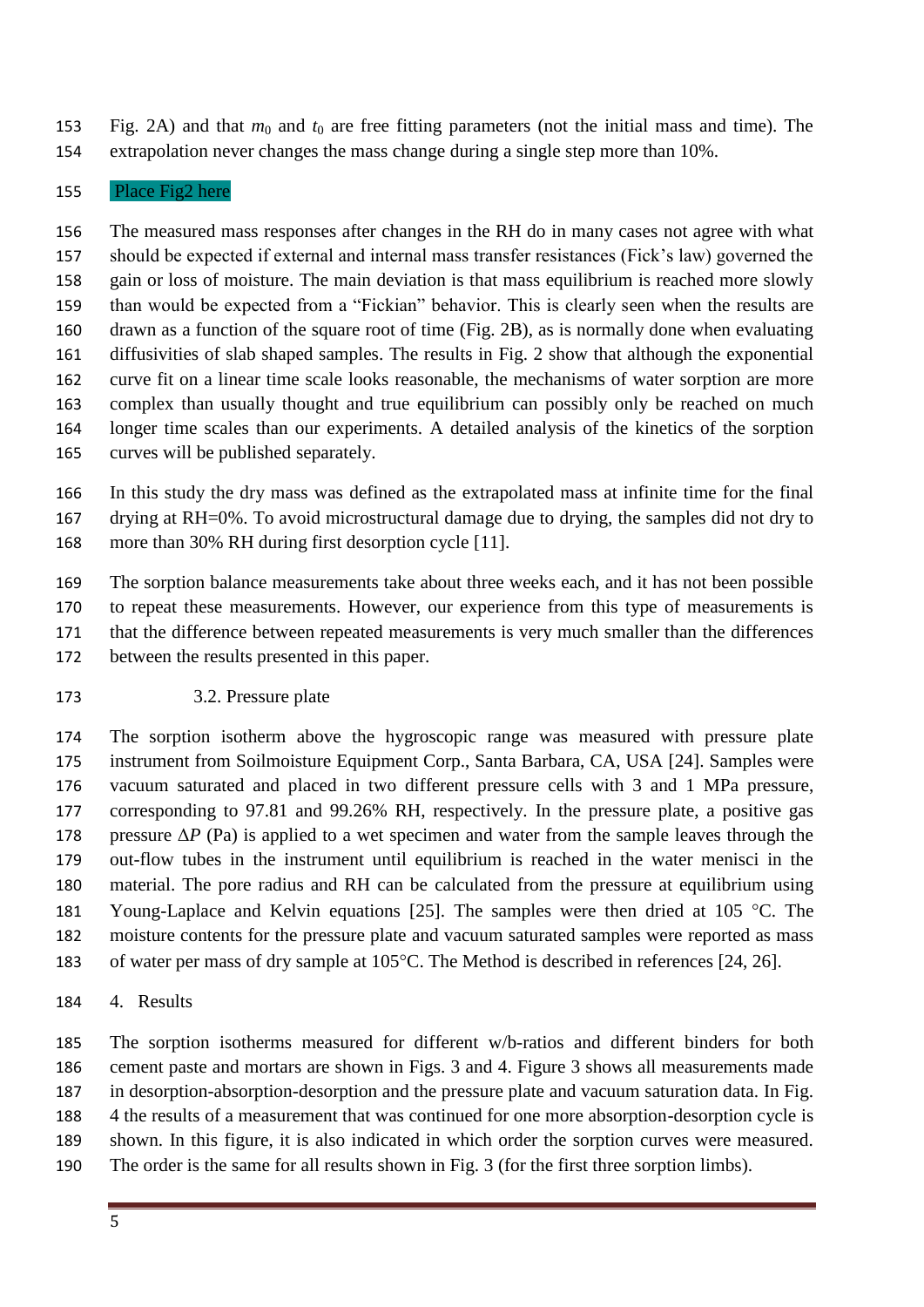- Place Figs. 3 and 4 here
- 5. Discussion

 The discussion part contains analyses of the shape of the isotherms, the influence of SCMs on the main desorption curve, the surface area, the influence of aggregates, and the shape of the sorption isotherms at high RHs.

5.1. Shape of isotherms

 Figures 3 and 4 show that all desorption-absorption-desorption curves have similar qualitative appearances; however, the OPC samples absorb less moisture than the samples with silica fume and slag. Further, the curve shapes follow a complex pattern that can be summarized in the following points:

- 201 The initial desorption above 30-40% RH is higher than the following desorption, and the level decreases for every consecutive cycle.
- 203 All desorption curves merge at about 30-40% RH. Below this, they follow same path for the same binder.
- Desorption isotherms show a significant change in slope between 40 and 30% RH.
- 206 Absorption isotherms show a smooth increase over the whole RH range.
- 207 There is a significant hysteresis over the whole RH range.

208 We use the Jennings CM-II model  $[27]$  and results from recent studies with  ${}^{1}H$  nuclear magnetic resonance (NMR) relaxometry techniques [\[28,](#page-11-18) [29\]](#page-11-19) to describe the shape of the desorption isotherms. The CM-II model describes the C-S-H structure based on a combination of nitrogen and water vapor sorption isotherms [\[27\]](#page-11-17). In this model, the basic units of C-S-H 212 are globules that have layered sheet-like structure. The size of the globules is about 4.2 nm. A number of globules make up a floc. In this structure, the water can be found between the sheets (interlayer water) and in pores of three different sizes. Pores within the globules are referred to as interglobular pores (IGP) (pore size less than 1 nm), small gel pores (SGP) (pore size 1-3 nm) are formed between the globules, and large gel pores (LGP) (pore size 3-12 nm) are formed between flocs of globules. Much larger pores are called capillary pores. With the NMR technique two well-defined pore sizes have been found (0.85 nm and 2.5 nm [\[28\]](#page-11-18)). These correspond to interlayer pores (IGP and interlayer water) and small gel pores (SGP). Interhydrate spaces around 10 nm corresponding to large gel pores (LGP) were also found, 221 but decreased in volume as C-S-H grows during continued hydration [\[28,](#page-11-18) [29\]](#page-11-19). Based on these studies we divided the desorption isotherms into four parts (the RHs are our interpretation of Fig. 1 in reference [\[29\]](#page-11-19)):

- 1. From saturated conditions to 90% RH, where capillary pores are emptied.
- 225 2. From 90 to 80% RH, where interhydrate spaces dry out.
- 3. From 80 to 30% RH, where gel pores are emptied.
- 4. From 30 to 0% RH where interlayer pores in the C-S-H structure are emptied.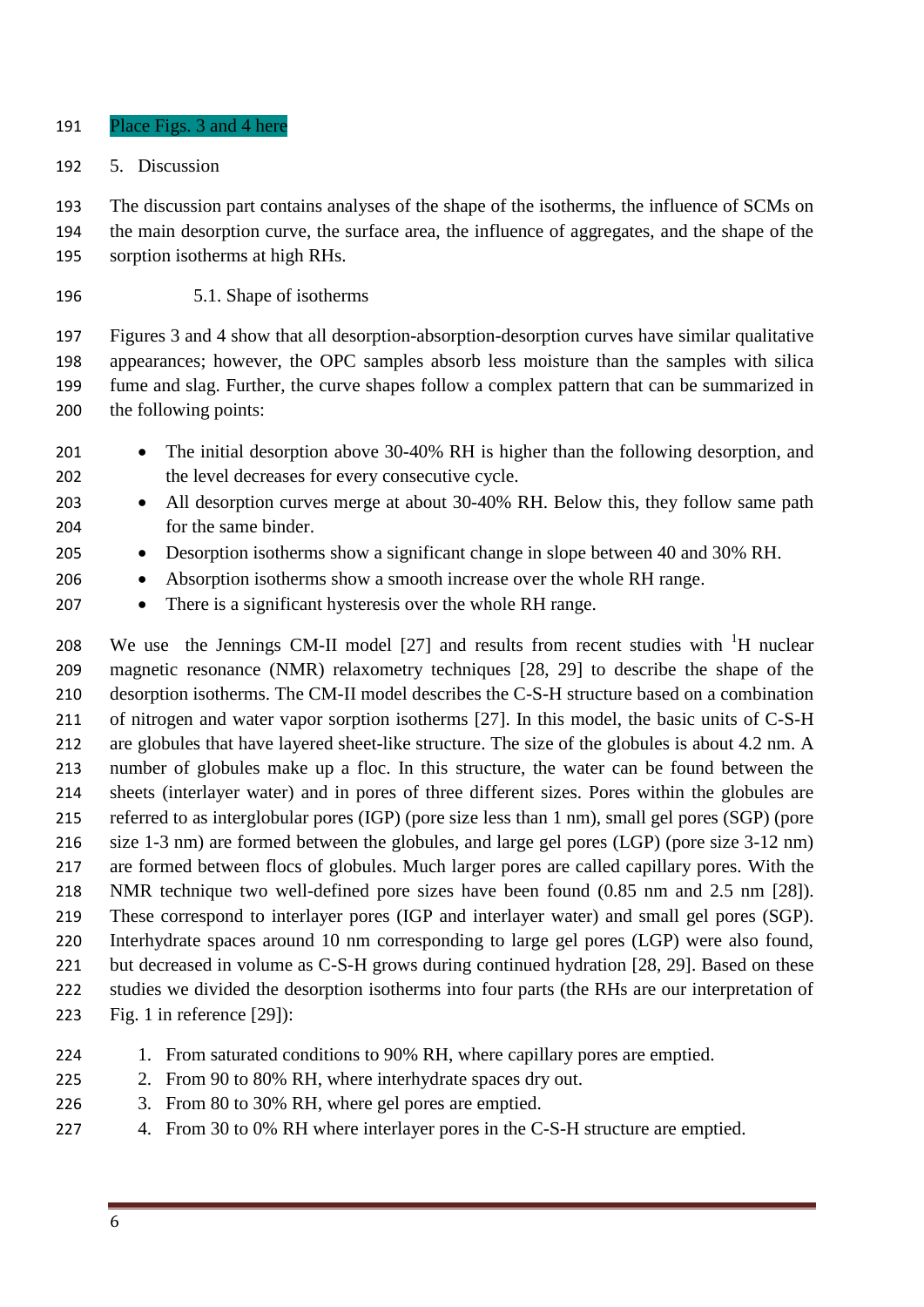Note that this is a simplified qualitative analysis to avoid the complicated and uncertain BJH calculations (cf. Wu et al. [\[30\]](#page-11-20)), and that Jennings' model was developed for OPC and the nano-structure can be different when SCMs are used. Our analysis was made on desorption curves made by combining the initial desorption, 95 to 30% RH, with the final desorption 30 to 0% RH. This was made to avoid using the first part of the second desorption, that is made under scanning (change from absorption to desorption). Figure 5 shows the amount of water in each of these classifications for the different materials.

#### Place fig5 here

 At low RH intervals (0-30%), desorption takes place in the interlayer C-S-H pore structure [\[29\]](#page-11-19). It can be seen in Fig. 5 that cement based materials with different binders and different w/b have similar moisture contents. The amount of water in this RH-range is a function of the 239 C-S-H globule's surface area, while changes in w/b-ratio and the presence of SCMs only induce almost negligible increases in moisture content. Many studies have argued that drying below 30% RH can change the structure of C-S-H [\[13,](#page-11-2) [31-33\]](#page-11-21); however there is only a minor difference between the first and the second desorption curves at RHs of 30% and lower in the measurement with an extra absorption-desorption cycle (Fig. 4). This indicates that if there are microstructural changes taking place during drying, these do not influence the sorption at low RH (cf. the specific surface discussed below) or the dry mass, or that they are reversible. It should be noted that there is hysteresis between absorption and desorption also in this range, but this cannot be related to the change in the microstructure of C-S-H.

 Microstructural changes were investigated by Wu et al. [\[34\]](#page-12-0) using a desorption test with resaturated samples. They observed no major difference between the first absorption isotherm and the absorption isotherm after resaturation. They found small differences in the corresponding desorption curves, but such differences can be due to that the samples were not fully saturated during the resaturation process. These results support the idea that drying at low RHs does not change the C-S-H structure or that any change in the C-S-H structure is reversible when exposed to moisture again.

 In the presence of slag and silica fume the amount of gel pores (30-80% RH) is higher than 256 for OPC samples with the same w/b-ratio. In desorption from 80 to 40% RH, the gel pores are emptied and the amount of water lost represents the size and amount of gel pores. We thus find – using Jennings' model – that the pastes made from blended cements have higher gel porosity.

 For each sample, consecutive desorption curves are different above 40% RH; the first desorption is always significantly higher and qualitative different. This difference is probably due to the fact that the second desorption is in scanning from 95% RH, while the first desorption is the main desorption curve. This is also seen in Fig. 4 where the second and third desorption curves are similar, but with the third curve below the second.

 We do not show calculated pore size distributions from our data as we find that calculations of such distributions are very uncertain. If the analysis is made on the absorption curve the result is very dependent on what function that is assumed for the thickness of the adsorbed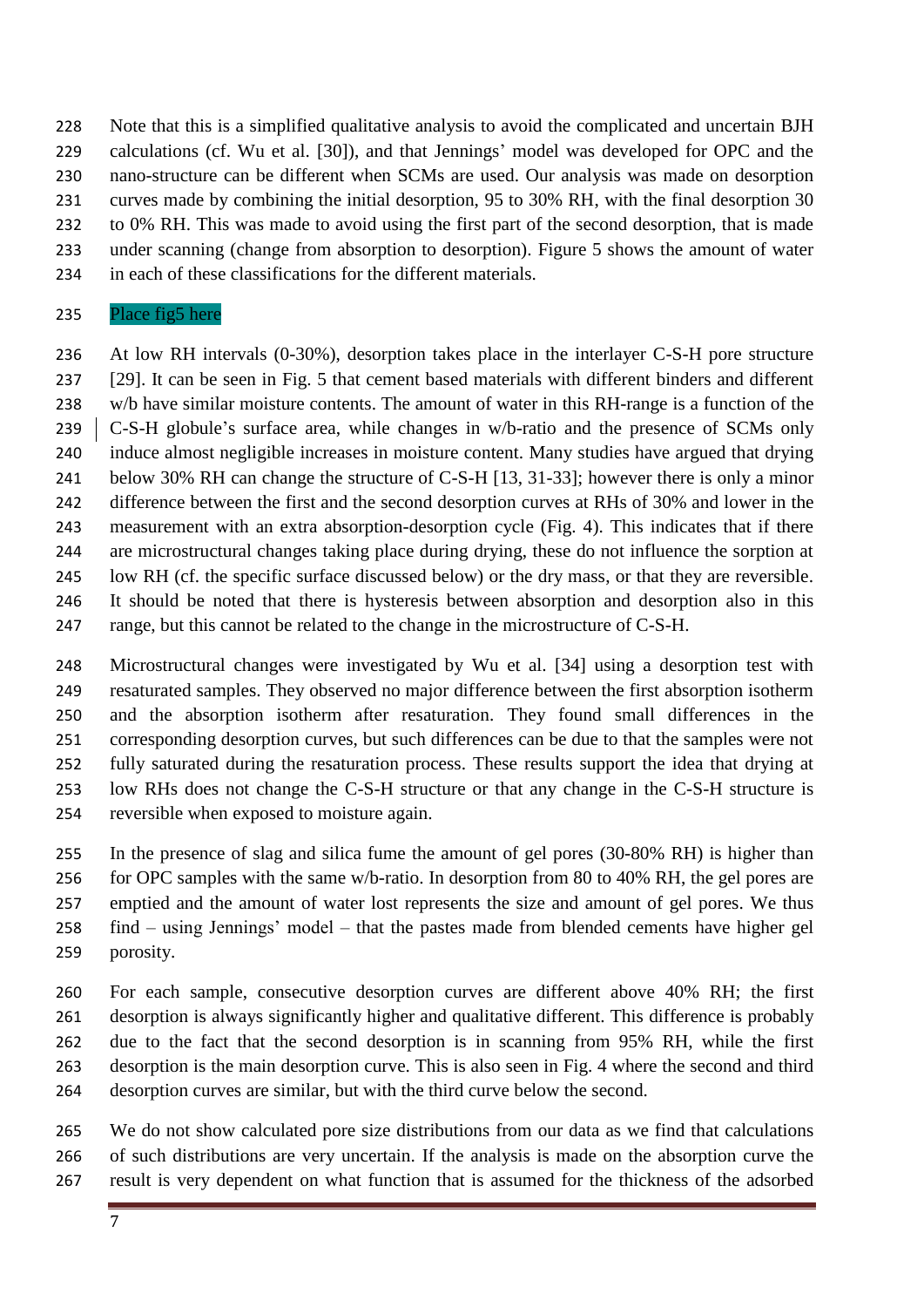- layer, and if the analysis is made in desorption the pore sizes will be underestimated because of the ink-bottle effect [\[15\]](#page-11-4). Except for the significant decrease in moisture content during desorption between 40 and 30% RH – which could indicate the effect of necks in ink-bottle pores – the sorption isotherms are smooth and do not give support to models based on pores with only a few discrete sizes.
- From 80% to 90% RH the interhydrate spaces are emptied, and above 90% the capillary pores are emptied. In both these RH ranges there is comparatively little water desorbed, and the samples with lower w/b-ratio generally loose less water than the one with higher w/b-ratio.
- There is a hysteresis between absorption and desorption over the whole RH-range for all samples. The hysteresis is more significant above 40% RH and it is larger between the first desorption (main desorption) and the following absorption than in the subsequent desorption- absorption cycle. The presence of the two SCMs tested increased the hysteresis, especially the 280 presence of 70% slag.
- Figure 6 shows the hysteresis as moisture content difference between desorption and absorption for the first and the second cycles. The hysteresis has a maximum at 70% RH for both cycles, but it is lower for RH>50% and higher for RH<50% for the second cycle compared with the first. However, the first absorption is in scanning from 30% RH, while the second absorption starts from 0% RH. At RHs close to 30%, the amount of hysteresis for first cycle is affected by scanning and can therefore be underestimated. In addition, the second absorption is a scanning curve from 0% RH and at low RHs, the amount of hysteresis is probably also underestimated. It would be interesting to compare the hysteresis between the second and the third cycles, but due to the long measurement time needed for this, it has not been made in this study.

#### Place fig 6 here

 Figure 7 shows microstructures of the pastes of OPC and OPC with 70% slag, both with same w/b-ratio of 0.4. It can be seen in Fig. 7a that there is a dense C-S-H structure around the unreacted alite, while the C-S-H structure around the slag particles is more open. Figure 7 295 shows three areas with dense C-S-H; in two of these areas the  $C_3S$  phase has been completely consumed.

- Place fig 7 here
- 5.2.Surface area
- 299 The water vapor sorption data was used to calculate the specific surface area  $S(m^2g^{-1})$  using the BET model [\[35\]](#page-12-1):

301 
$$
\frac{v}{v_m} = \frac{c\varphi}{(1-\varphi)(1+c\varphi-\varphi)}
$$
 (2)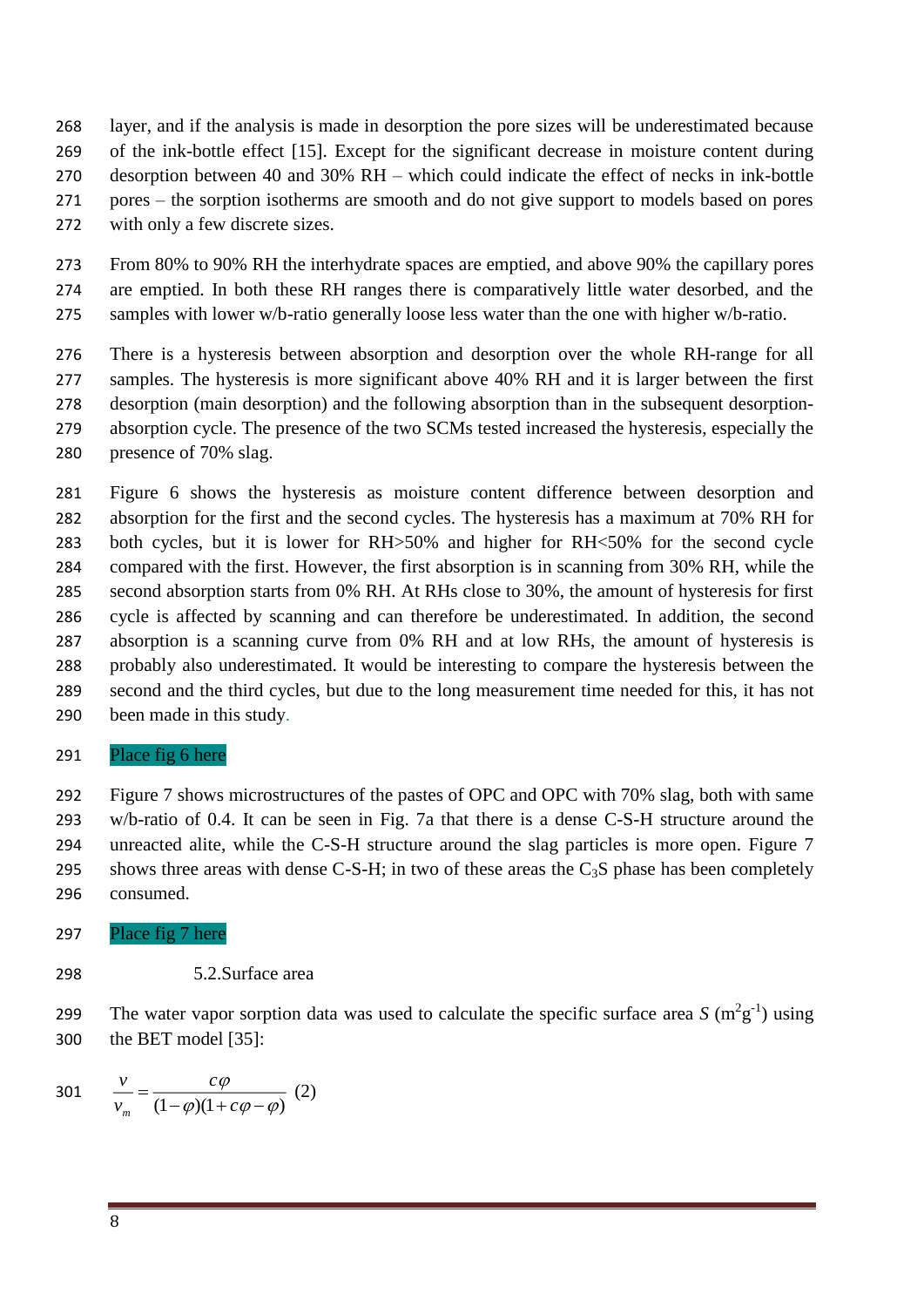302 Here  $v_m$  is the monolayer moisture content (g g<sup>-1</sup>), *v* is adsorbed moisture content (g g<sup>-1</sup>), *c* is a constant related to interaction forces between adsorbent and adsorbate, and *φ* is relative 304 humidity (Pa  $Pa^{-1}$ ).

 In the BET model, it is assumed that in all layers except the first, the enthalpy of adsorption is equal to the enthalpy of condensation. The enthalpy of adsorption of the first layer is higher. The monolayer moisture content can be used to calculate the specific surface area using Eq. 3.

$$
308 \qquad S = \frac{AN_A}{M_w} v_m \quad (3)
$$

309 Here  $v_m$  is monolayer moisture content (g g<sup>-1</sup>),  $N_A$  is Avogadro's constant (mol<sup>-1</sup>),  $M_w$  is molar 310 mass of water (g mol<sup>-1</sup>) and *A* is the area (m<sup>2</sup>) occupied by one water molecule (1.06·10<sup>-19</sup> m<sup>2</sup>). The BET analysis was made on desorption data in the range 40-0% RH. Above this RH-range, capillary condensation may take place and the BET model will then not be valid.

 The monolayer moisture content and the calculated specific surface area are presented in Table 2. It can be seen in that the specific surface area increases with decreasing w/b-ratio. The presence of the two used SCMs cause an increase in specific surface area.

 According to the CM-II model, the globules are fully saturated with a monolayer on the surface at 11% RH. We report moisture contents at 10% RH, which is our closest measured point to 11% RH, to compare with the monolayer moisture content calculated using BET model. There is a good agreement between these values

5.3.Sorption isotherms for mortar samples

 The measured mortar isotherms were recalculated to gram water per gram paste. An example 322 of our recalculation for OPC paste and mortar  $w/b=0.5$  is shown in Fig. 8.

 Baroghel-Bouny [\[13\]](#page-11-2) found that the sorption isotherms of cement pastes, mortars and concrete made with the same cement paste are the same when the moisture content is given as mass of water per mass of cement. This is natural as the aggregates of mortars and concrete normally have very low sorption of water.

 Our results show that the cement paste and the cement mortar isotherms look similar, but the mortars are about 2% moisture content higher than pastes for all materials at all RHs. The reason for this is that the cement paste in the mortars loses more water in the final drying to 0% RH than do the pure cement pastes. Baroghel-Bouny only dried her samples to 3% RH, so the 2% moisture content loss of water seems to take place between 3 and 0% RH. This water loss indicates that the sand actually contributes to the sorption isotherm. We therefore measured sorption isotherms of standard sand, but found that its sorption was too low to account for the significant effect that we observed.

 The only major microstructural difference between cement pastes in pastes and mortars is the interfacial transition zone (ITZ), i.e., the 30-50 μm interface between sand and mortar that has different properties from the paste[\[36\]](#page-12-2). One possibility is that the hydrated cement phases in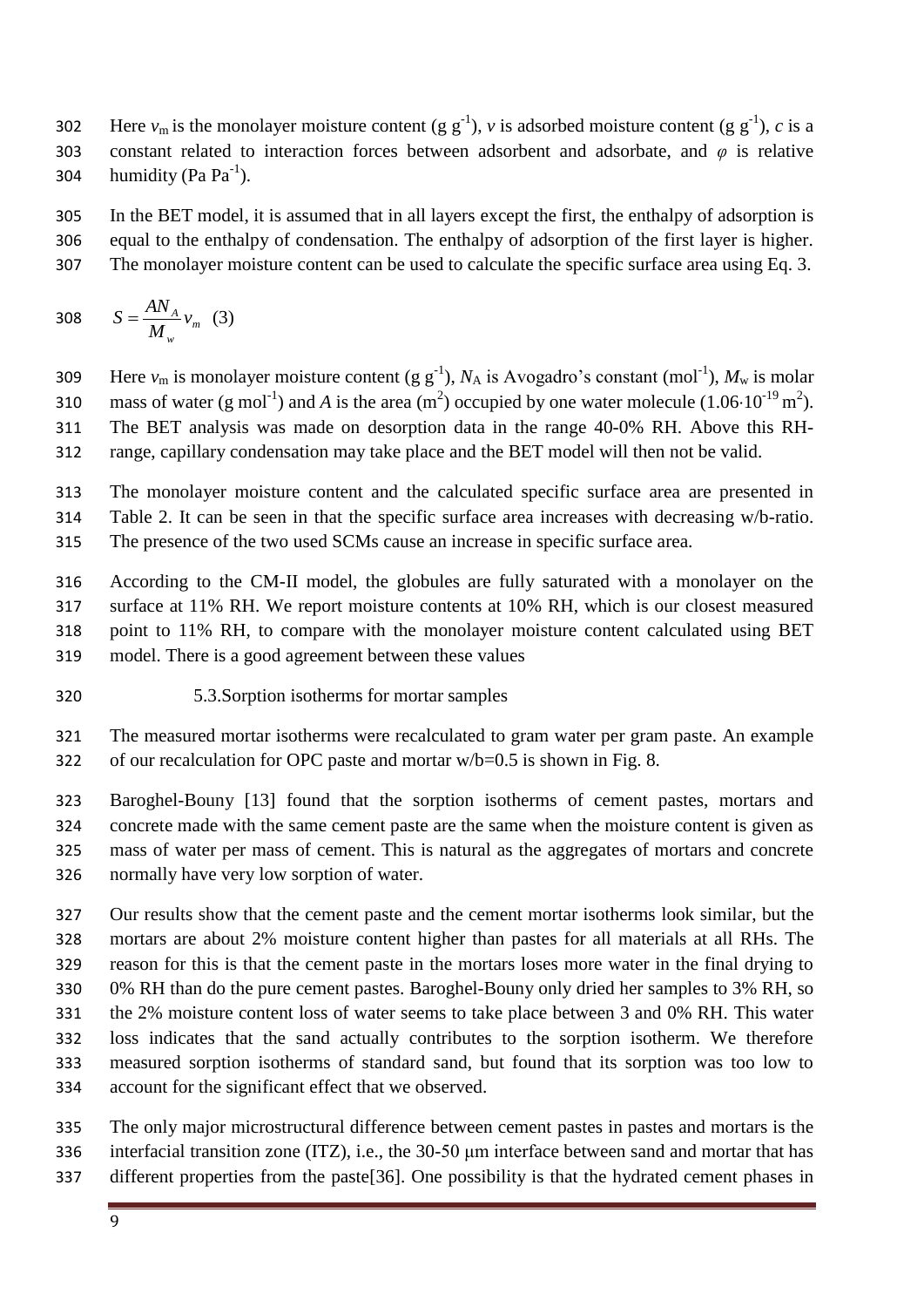the ITZ are different from those in bulk paste, for example containing phases that loose large amounts of water between 3 and 0% RH. Another possibility is that nano-sized cracks take up and loose a significant amount of water in the RH-range 0-3%. However, we have not found support in the literature for this.

Place fig8 here

#### 5.4.Sorption isotherms at high RHs

 For materials that are exposed to high (superhygroscopic) moisture conditions it is of interest to measure the sorption isotherms at high and very high RHs. As concretes frequently are exposed to rain, condensation etc. we have complemented our sorption balance results with pressure plate measurements. However, such results are probably of limited value for cement pastes, as is being discussed below.

 In Fig. 3 we have drawn the pressure plate and vacuum saturation results at 97.81%, 99.26% and 100% RH. However, both 100% and 99.26% are actually higher than the possible RH range [\[37\]](#page-12-3); isotherms of cement based materials cannot go all the way to 100% RH because of high concentrations of ions in the pore solutions. Depending on the alkalinity of the cement, the maximum RH of the pore solution is about 98-99% [\[37\]](#page-12-3). Exposing samples to higher RHs than the RH of the pore solution will result in condensation of water on the outside of the material and bleeding of ions from the material to the condensation droplets.

 When the whole pore system is filled, the material is saturated and cannot take up more water, i.e., this state corresponds to the highest possible moisture content. A complication is that it is difficult to fully saturate cement based materials; not even vacuum saturation will fill the whole pore system. The saturation moisture content at the sorption isotherm end point is thus uncertain and depends on the saturation method used.

 Figure 9 shows a schematic isotherm at high RHs. Taking the above limitations on RH and moisture content into account, the sorption isotherm ends at point 4. Below this point, the sorption isotherms can be measured with different techniques. Points 1-2 show the results of measurements in the hygroscopic region over saturated salt solutions or in a sorption balance. At higher RHs accurate equilibration through the gas phase is difficult and the highest part of the sorption isotherm is therefore measured with the pressure plate method (point 3).

 The vertical dashed line in Fig. 9 shows how the moisture content can seem to increase at constant RH if external water on a specimen is included in a measurement. This can for example happen if a pressure plate measurement is made at a pressure corresponding to an RH higher than the saturation RH, resulting in accumulation of water on the outside of the saturated sample. If all such water is removed, point 4 is reached; if it is included in the weighing, a point on the dashed line will be reached.

- Place Fig. 9 here
- 6. Conclusions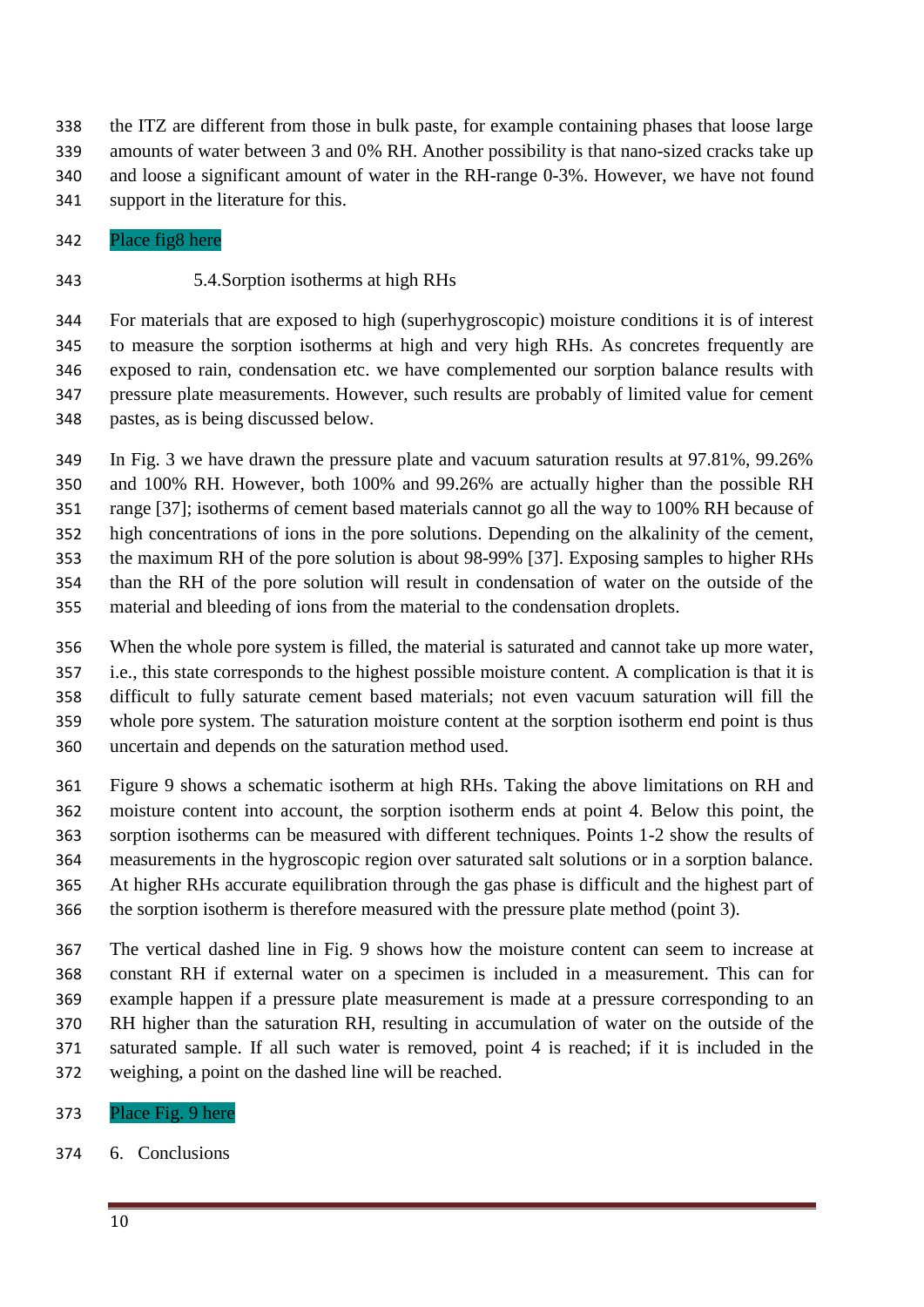- Desorption isotherms at low RH (0-30%) for different binders and different w/b ratios are similar. An increase in w/b-ratio and/or presence of SCMs gives small increases in calculated BET surface area.
- The moisture content above 30% RH in samples with the same w/b-ratio is higher in presence of slag and silica fume than in OPC samples. The samples with silica fume and slag have higher amount of gel pores and lower amount of capillary pores than OPC samples.
- 382 According to this study, drying at 0% RH at room temperature in a sorption balance for several days does not change the specific surface.
- 384 Mortars showed a higher mass loss than pastes when dried at 0% RH.
- The sorption isotherm at high RHs is difficult to validate experimentally, both concerning RH and moisture content.
- 
- 

#### **Acknowledgment**

 The research leading to these results has received funding from the European Union Seventh Framework Program (FP7/2007-2013) under grant agreement 264448. We thank Zhang Zhidong who prepared the paste material, Arnaud Muller who helped with the SEM-samples, and Lars-Olof Nilsson and members of the Nanocem consortium with whom we discussed our results.

- 
- 7. References
- <span id="page-10-0"></span> [1] C.R. Gagg, Cement and concrete as an engineering material: An historic appraisal and case study analysis, Engineering Failure Analysis, 40 (2014) 114-140.
- <span id="page-10-1"></span>[2] L.O. Nilsson, On the role of moisture in degradation of concrete structures, in: 2005 International
- Congress Global Construction: Ultimate Concrete Opportunities, Thomas Telford, Dundee, Scotland, United Kingdom, 2005, pp. 15 - 24.
- <span id="page-10-2"></span>[3] A. Aït-Mokhtar, R. Belarbi, F. Benboudjema, N. Burlion, B. Capra, M. Carcassès, J.B. Colliat, F.
- Cussigh, F. Deby, F. Jacquemot, T. de Larrard, J.F. Lataste, P. Le Bescop, M. Pierre, S. Poyet, P. Rougeau, T. Rougelot, A. Sellier, J. Séménadisse, J.M. Torrenti, A. Trabelsi, P. Turcry, H. Yanez-
- Godoy, Experimental investigation of the variability of concrete durability properties, Cement and Concrete Research, 45 (2013) 21-36.
- <span id="page-10-3"></span> [4] M.S. Åhs, Sorption scanning curves for hardened cementitious materials, Construction and Building Materials, 22 (2008) 2228-2234.
- <span id="page-10-4"></span>[5] V. Baroghel-Bouny, Water vapour sorption experiments on hardened cementitious materials. Part
- II: Essential tool for assessment of transport properties and for durability prediction, Cement and Concrete Research, 37 (2007) 438-454.
- <span id="page-10-5"></span>[6] T.M. Chrisp, W.J. McCarter, G. Starrs, P.A.M. Basheer, J. Blewett, Depth-related variation in
- conductivity to study cover-zone concrete during wetting and drying, Cement and Concrete Composites, 24 (2002) 415-426.
- <span id="page-10-6"></span> [7] H.J.H. Brouwers, The work of Powers and Brownyard revisited: Part 1, Cement and Concrete Research, 34 (2004) 1697-1716.
- <span id="page-10-7"></span> [8] H.J.H. Brouwers, The work of Powers and Brownyard revisited: Part 2, Cement and Concrete Research, 35 (2005) 1922-1936.
- <span id="page-10-8"></span> [9] R. Badmann, N. Stockhausen, M.J. Setzer, The statistical thickness and the chemical potential of adsorbed water films, Journal of Colloid and Interface Science, 82 (1981) 534-542.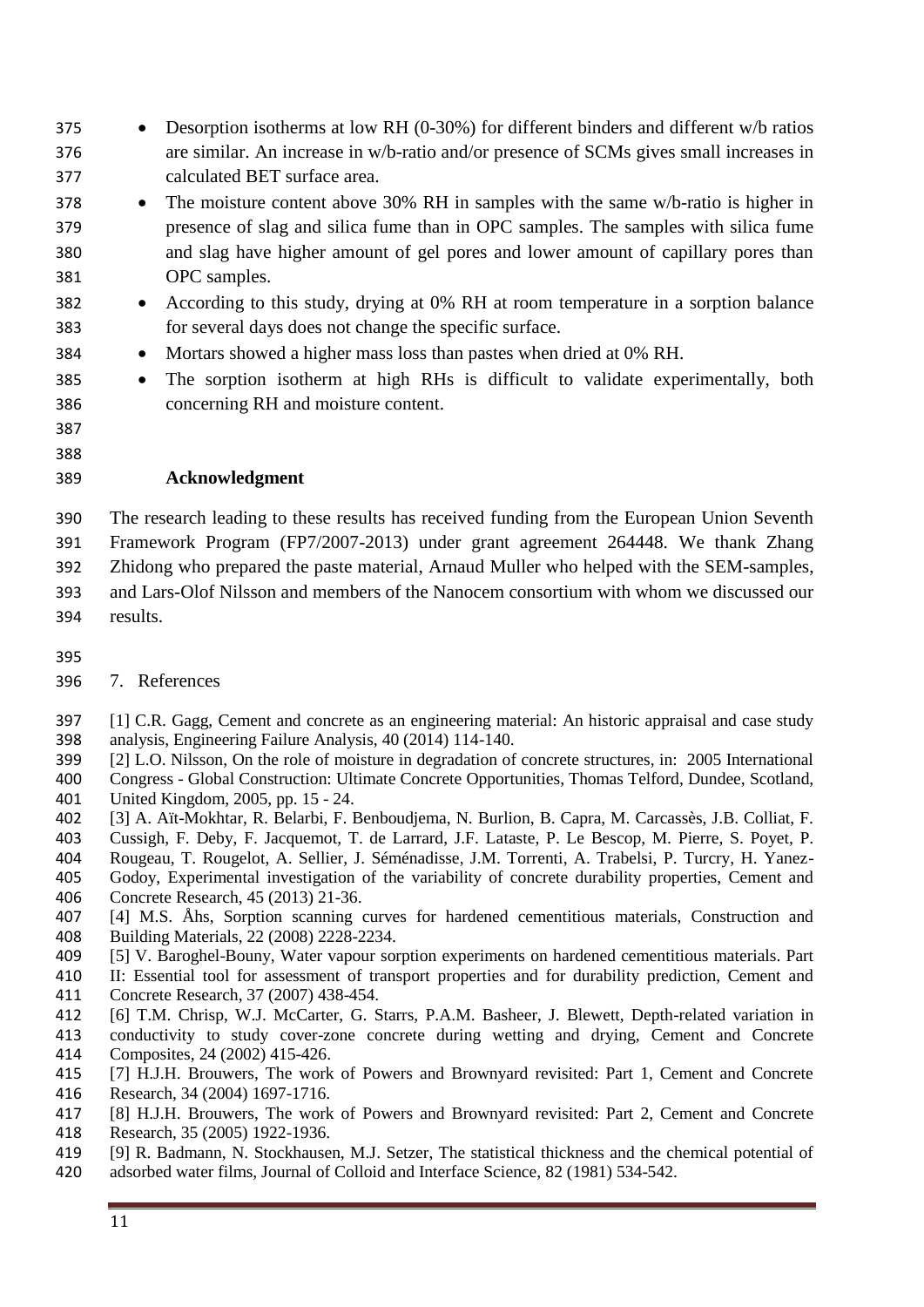- <span id="page-11-5"></span>421 [10] R.M. Espinosa, L. Franke, Influence of the age and drying process on pore structure and sorption isotherms of hardened cement paste, Cement and Concrete Research, 36 (2006) 1969-1984. isotherms of hardened cement paste, Cement and Concrete Research, 36 (2006) 1969-1984.
- <span id="page-11-1"></span> [11] R.F. Feldman, P.J. Sereda, A model for hydrated Portland cement paste as deduced from sorption-length change and mechanical properties, Matériaux et Constructions, 1 (1968) 509-520.
- <span id="page-11-0"></span>[12] J. Hagymassy Jr, I. Odler, M. Yudenfreund, J. Skalny, S. Brunauer, Pore structure analysis by
- water vapor adsorption. III. Analysis of hydrated calcium silicates and portland cements, Journal of Colloid and Interface Science, 38 (1972) 20-34.
- <span id="page-11-2"></span>[13] V. Baroghel-Bouny, Water vapour sorption experiments on hardened cementitious materials: Part
- I: Essential tool for analysis of hygral behaviour and its relation to pore structure, Cement and
- Concrete Research, 37 (2007) 414-437.
- <span id="page-11-3"></span> [14] S.J. Gregg, K.S.W. Sing, Adsorption Surface Area and Porosity, Second ed., ACADEMIC PRESS INC, 1982.
- <span id="page-11-4"></span>[15] R.M. Espinosa, L. Franke, Inkbottle Pore-Method: Prediction of hygroscopic water content in
- hardened cement paste at variable climatic conditions, Cement and Concrete Research, 36 (2006) 1954-1968.
- <span id="page-11-6"></span>[16] J.J. Thomas, A.J. Allen, H.M. Jennings, Structural Changes to the Calcium–Silicate–Hydrate Gel
- Phase of Hydrated Cement with Age, Drying, and Resaturation, Journal of the American Ceramic Society, 91 (2008) 3362-3369.
- <span id="page-11-7"></span> [17] Z.P. Bažant, M.Z. Bazant, Theory of sorption hysteresis in nanoporous solids: Part I: Snap-through instabilities, Journal of the Mechanics and Physics of Solids, 60 (2012) 1644-1659.
- <span id="page-11-8"></span> [18] M.Z. Bazant, Z.P. Bažant, Theory of sorption hysteresis in nanoporous solids: Part II Molecular condensation, Journal of the Mechanics and Physics of Solids, 60 (2012) 1660-1675.
- <span id="page-11-9"></span> [19] B. Lothenbach, K. Scrivener, R.D. Hooton, Supplementary cementitious materials, Cement and Concrete Research, 41 (2011) 1244-1256.
- <span id="page-11-10"></span>[20] E. Barrett, L. Joyner, P. Halenda, The Determination of Pore Volume and Area Distributions in
- Porous Substances. I. Computations from Nitrogen Isotherms, J Am Chem Soc, 73 (1951) 373-380.
- <span id="page-11-11"></span>[21] N. De Belie, J. Kratky, S. Van Vlierberghe, Influence of pozzolans and slag on the microstructure
- of partially carbonated cement paste by means of water vapour and nitrogen sorption experiments and BET calculations, Cement and Concrete Research, 40 (2010) 1723-1733.
- <span id="page-11-12"></span> [22] Z. Zhang, M. Thiéry, V. Baroghel-Bouny, A review and statistical study of existing hysteresis models for cementitious materials, Cement and Concrete Research, 57 (2014) 44-60.
- <span id="page-11-13"></span> [23] H.H. Willems, K.B. Van Der Velden, A gravimetric study of water vapour sorption on hydrated cement pastes, Thermochimica Acta, 82 (1984) 211-220.
- <span id="page-11-14"></span> [24] A. Cloutier, Y. Fortin, Moisture content—water potential relationship of wood from saturated to dry conditions, Wood SciTechnol, 25 (1991) 263-280.
- <span id="page-11-15"></span> [25] W. Thomson, LX. On the equilibrium of vapour at a curved surface of liquid, Philosophical Magazine Series 4, 42 (1871) 448-452.
- <span id="page-11-16"></span> [26] M. Fredriksson, L. Wadsö, P. Johansson, Small resistive wood moisture sensors: a method for moisture content determination in wood structures, Eur J Wood Prod, 71 (2013) 515-524.
- <span id="page-11-17"></span> [27] H.M. Jennings, Refinements to colloid model of C-S-H in cement: CM-II, Cement and Concrete Research, 38 (2008) 275-289.
- <span id="page-11-18"></span> [28] A.C.A. Muller, K.L. Scrivener, A.M. Gajewicz, P.J. McDonald, Densification of C–S–H Measured by 1H NMR Relaxometry, The Journal of Physical Chemistry C, 117 (2012) 403-412.
- <span id="page-11-19"></span> [29] A.C.A. Muller, K.L. Scrivener, A.M. Gajewicz, P.J. McDonald, Use of bench-top NMR to measure the density, composition and desorption isotherm of C–S–H in cement paste, Microporous and Mesoporous Materials, 178 (2013) 99-103.
- <span id="page-11-20"></span> [30] M. Wu, B. Johannesson, M. Geiker, Application of water vapor sorption measurements for porosity characterization of hardened cement pastes, Construction and Building Materials, 66 (2014) 621-633.
- <span id="page-11-21"></span> [31] R.F. Feldman, Sorption and Length-change Scanning Isotherms of Methanol and Water on Hydrated Portland Cement, Division of Building Research, National Research Council, 1970.
- [32] H.M. Jennings, A model for the microstructure of calcium silicate hydrate in cement paste, Cement and Concrete Research, 30 (2000) 101-116.
- [33] J.J. Thomas, H.M. Jennings, A colloidal interpretation of chemical aging of the C-S-H gel and its effects on the properties of cement paste, Cement and Concrete Research, 36 (2006) 30-38.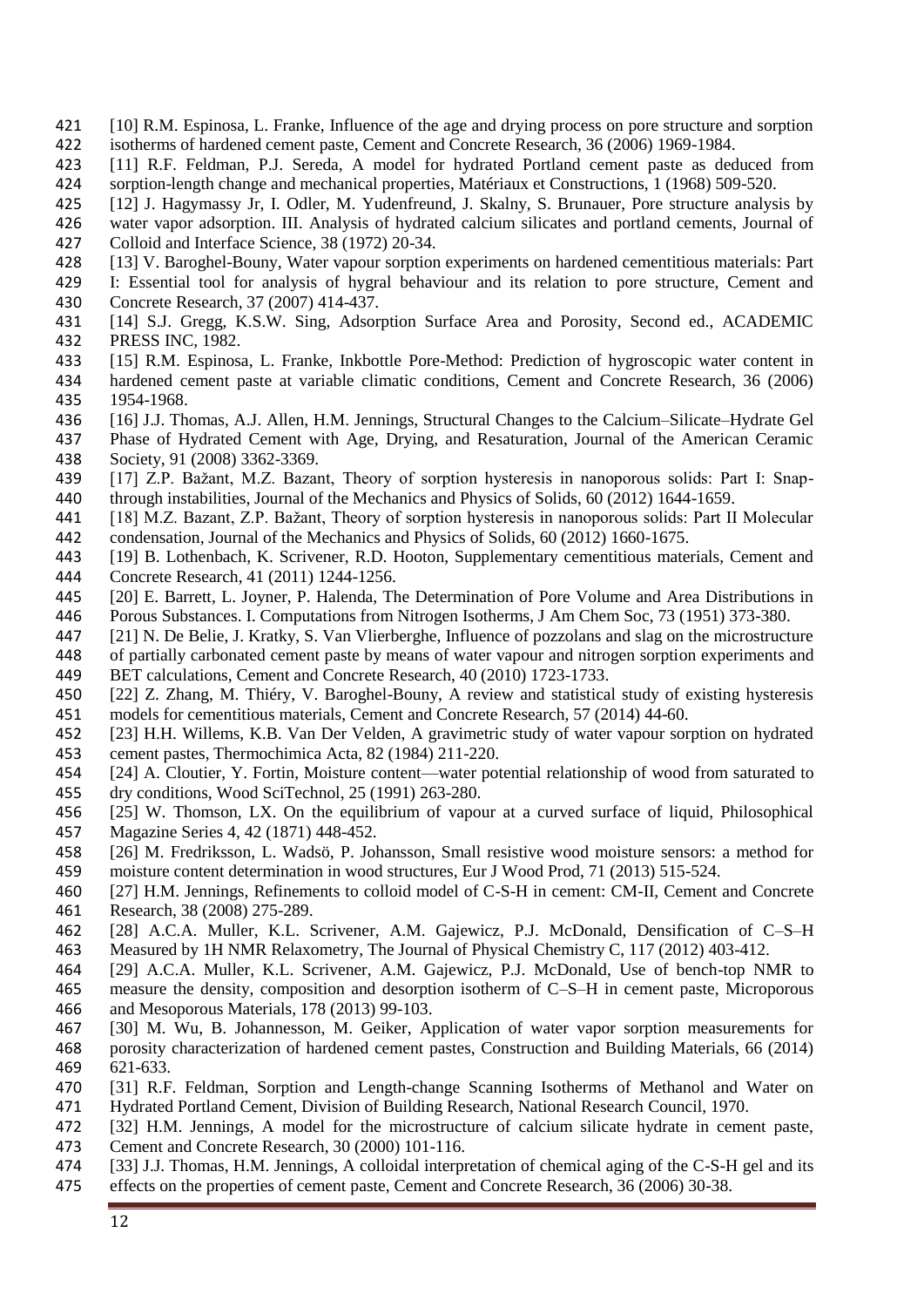- <span id="page-12-0"></span>476 [34] M. Wu, B. Johannesson, M. Geiker, A study of the water vapor sorption isotherms of hardened<br>477 cement pastes: Possible pore structure changes at low relative humidity and the impact of temperature cement pastes: Possible pore structure changes at low relative humidity and the impact of temperature on isotherms, Cement and Concrete Research, 56 (2014) 97-105.
- <span id="page-12-1"></span>[35] S. Brunauer, P.H. Emmett, E. Teller, Adsorption of Gases in Multimolecular Layers, Journal of
- the American Chemical Society, 60 (1938) 309-319.
- <span id="page-12-2"></span>[36] P.R. Rangaraju, J. Olek, S. Diamond, An investigation into the influence of inter-aggregate
- spacing and the extent of the ITZ on properties of Portland cement concretes, Cement and Concrete
- Research, 40 (2010) 1601-1608.
- <span id="page-12-3"></span>[37] P.L. J. Castro, F. Rajabipour, R. Henkensiefken, and J. Weiss, Internal Curing: Discussion of the
- Role of Pore Solution on Relative Humidity Measurements and Desorption of Lightweight Aggregate (LWA), ACI, 270 (2010) 89-100.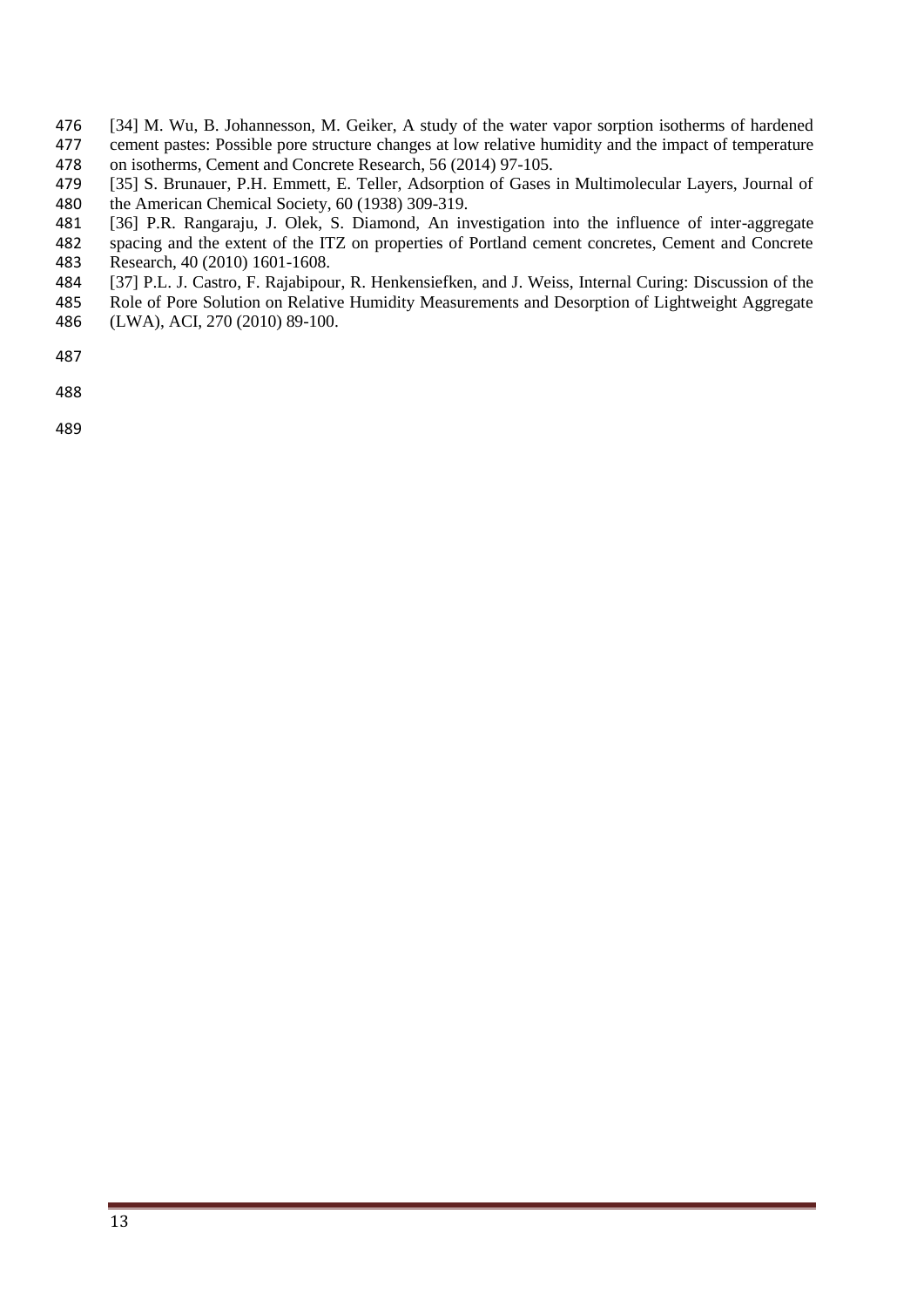### Figure captions





 Figure 1. Typical relative humidity program and the sample response for a sample of OPC paste with w/b-ratio 0.5.



 Figure 2. An example of the mass change after an RH-step (A): as function of time and (B): as function of the square root of time, The gray line is the measured data, the black line is an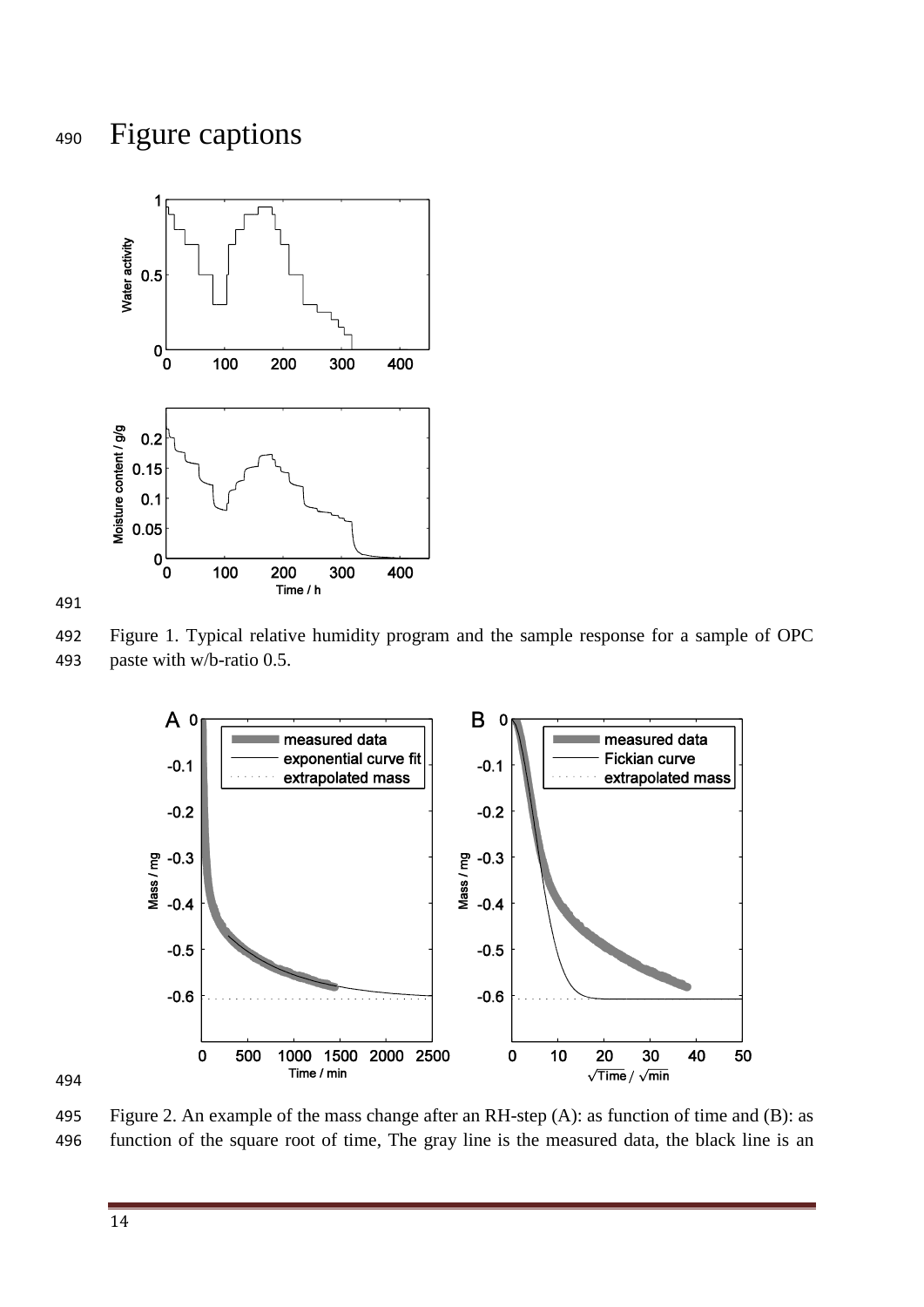exponential fitted curve in (A) and a simulated Fickian curve in (B), and the dashed line is the final (equilibrium) value found from the exponential curve fit.



 Figure 3. The sorption isotherms of cement paste and mortars with different w/b-ratios and different binders. The data connected by lines are from the sorption balance measurements. The three data points shown at high RHs are the pressure plate results for 97.81 and 99.26 % RH, and the vacuum saturation moisture content (drawn at 100% RH). These are drawn with the same color as the corresponding sorption balance measurement. The error bars for these points are the standard deviation of the three measurements made for each case (the sorption balance measurements were not repeated). The lower right diagram shows the paste results for w/b-ratios 0.4 and 0.5 in the low RH range.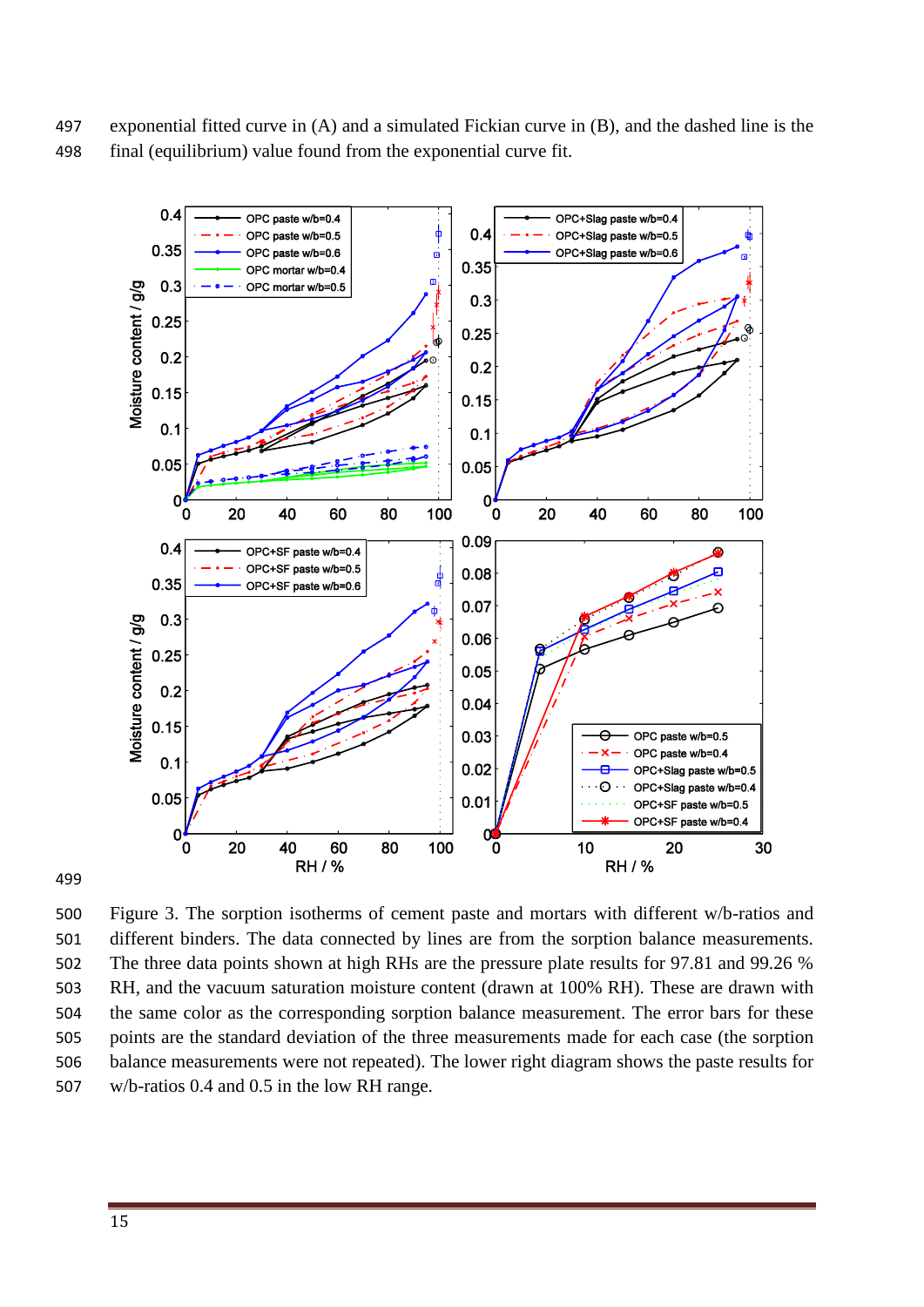

Figure 4. Sorption isotherm for OPC with 70% slag w/b-ratio 0.6 paste. Note that there is no





Figure 5. Amount of water desorbed in each RH interval for different cement paste samples.

Data is from sorption balance measurements only.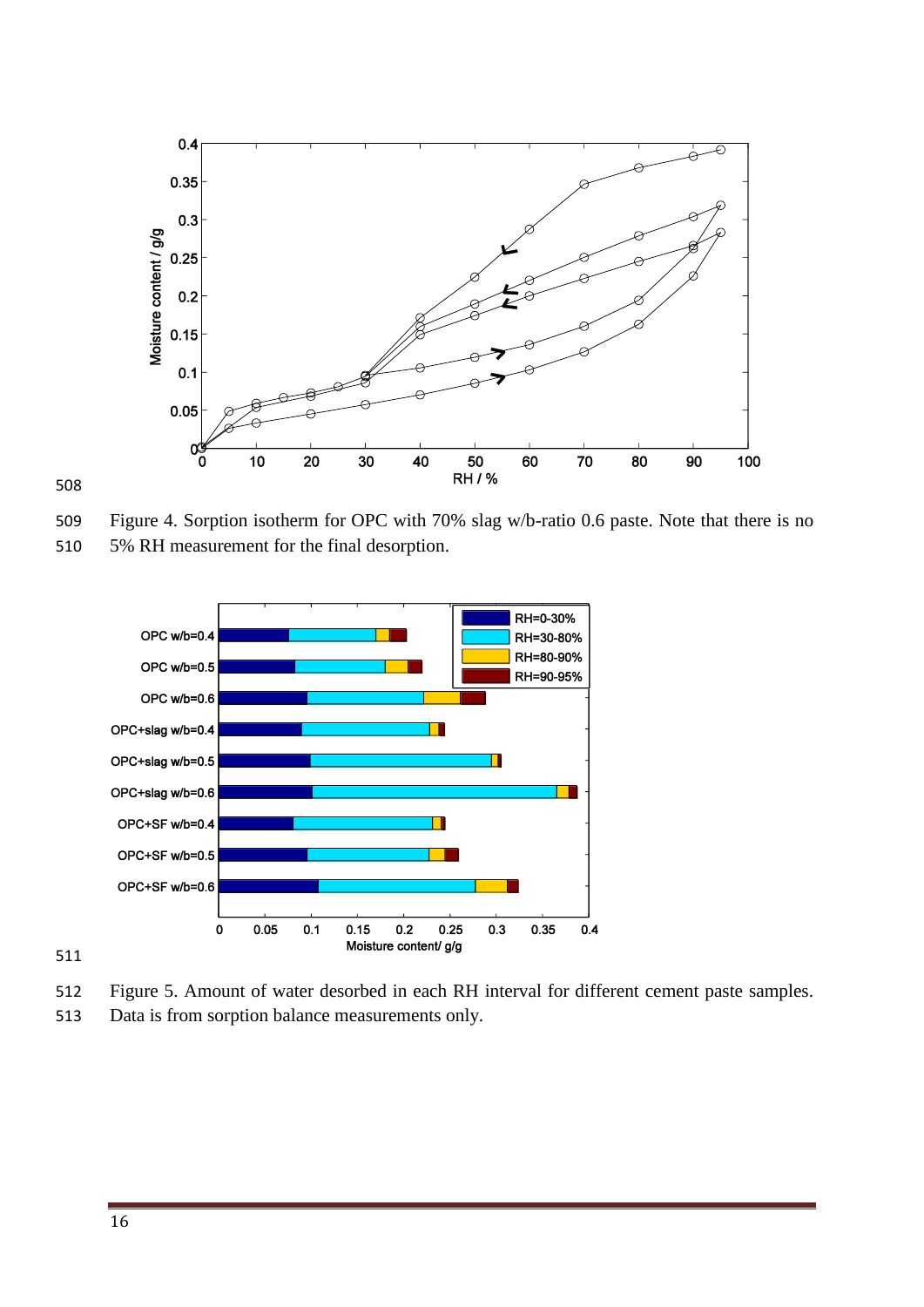



 Figure 6. The hysteresis calculated for first and second cycle of sorption measurement shown in fig. 4.



- 
- 

Figure 7. SEM-BSE images of two of the pastes used in the present study. a. OPC with slag b.

520 OPC. Three phases are shown: unreacted alite  $(C_3S)$  (1), unreacted slag (2), and C-S-H (3).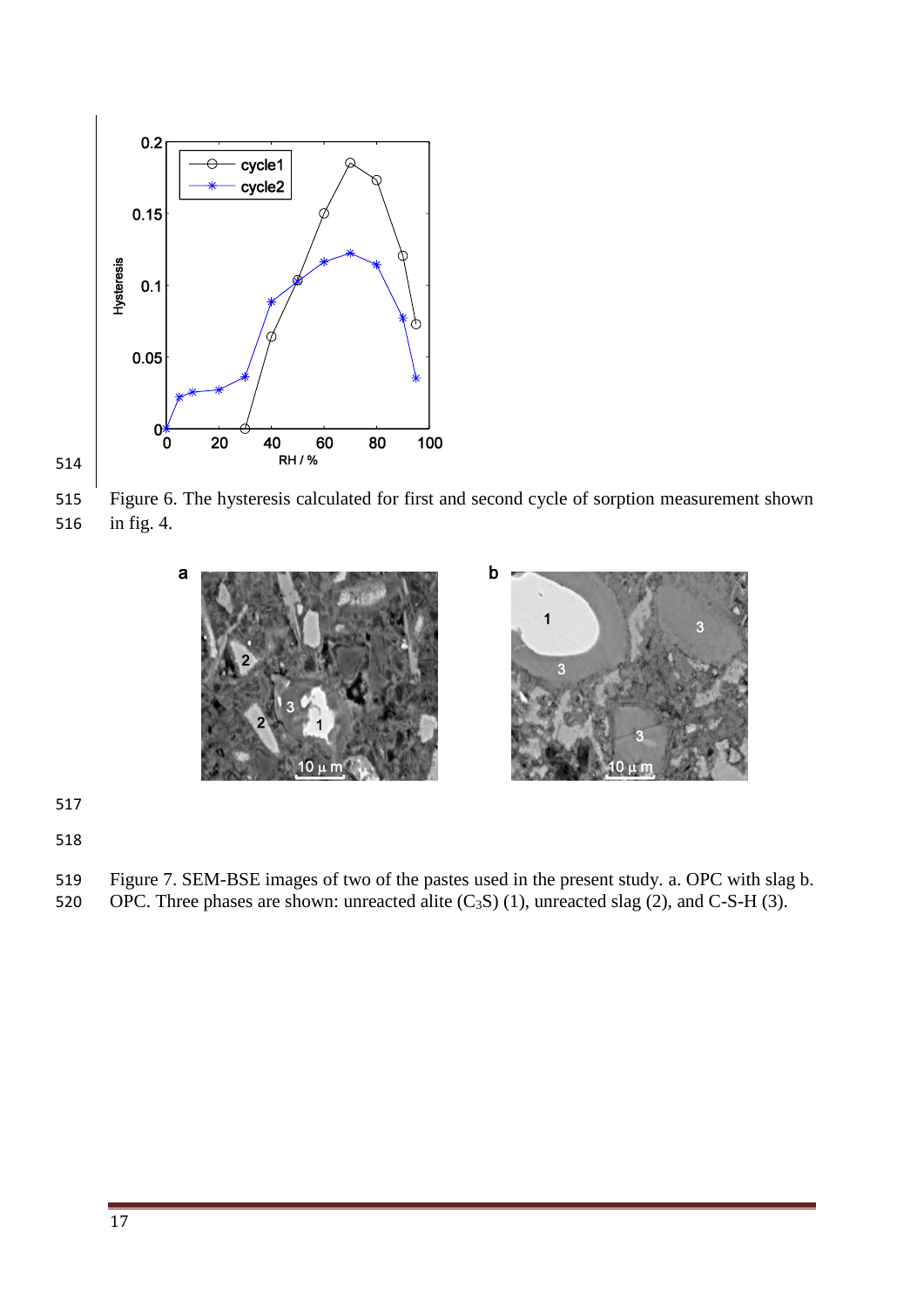

Figure 8. The recalculated sorption isotherm for cement mortar to gram water per gram paste





 Figure 9. Schematic sorption isotherm for cement based materials. Points 1 and 2 can be measured with a sorption balance or with the saturated salt solution method; point 3 can be measured with the pressure plate method; point 4 corresponds to a filled pore system.